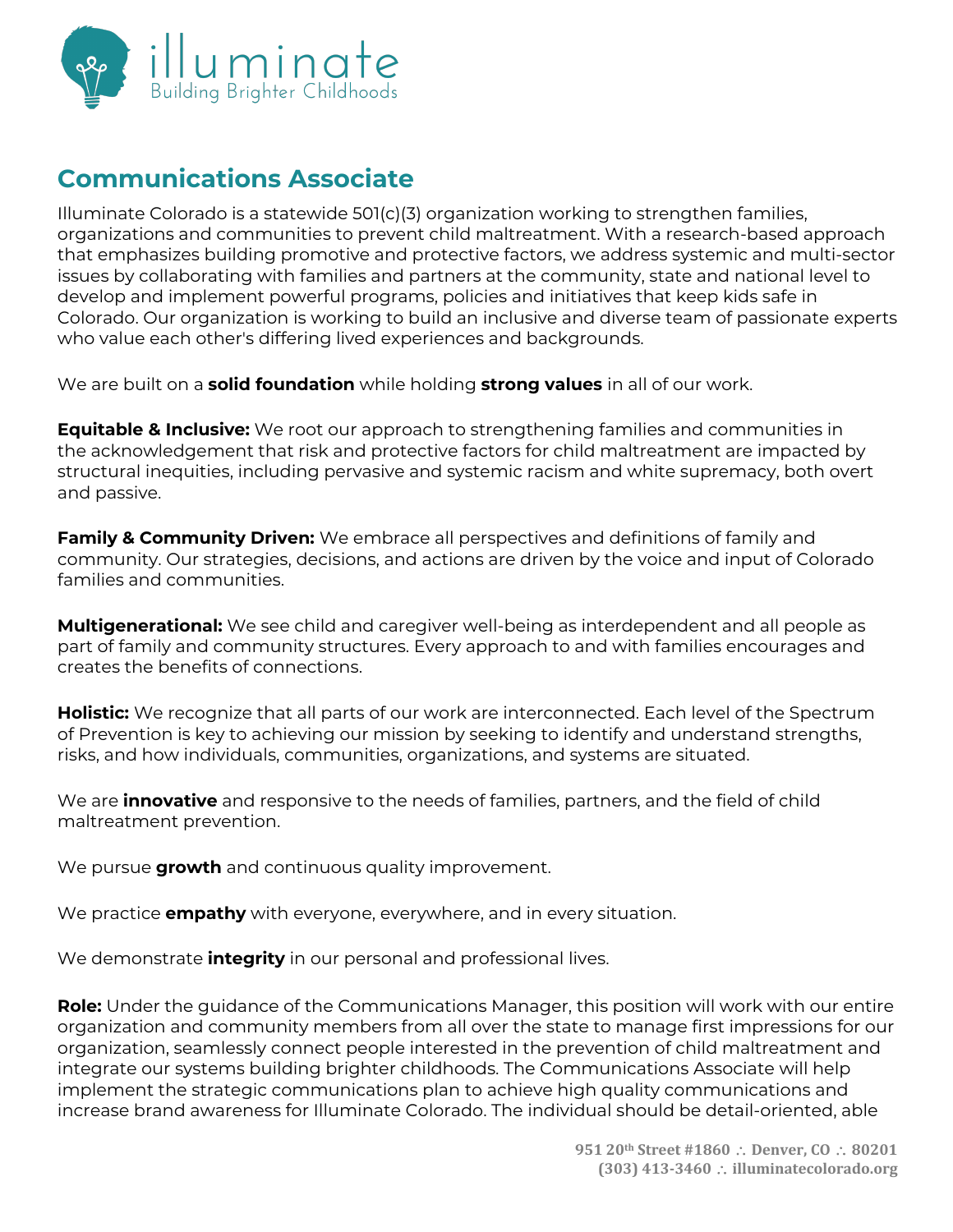to meet tight deadlines, flexible, and experienced with supporting an organization's internal and external communication to a variety of audiences via websites, email, social media, print and events. The ideal candidate will be able to create and edit quality content, able to clearly and effectively communicate in writing and orally and have strong administrative and organizational skills. He/She/They will provide support with project management, social media, events, PR, administrative tasks, and other duties as assigned.

# **Specific duties include:**

## **Social Media & Awareness**

- Serve as the lead for the Pinwheels for Prevention Campaign in Colorado by coordinating shipping of pinwheels throughout the state and managing all communications associated with the campaign.
- Manage a rich social media content calendar and social media channels (Twitter, Instagram, Facebook, LinkedIn, Pinterest and YouTube) creating copy/media content, publishing content, community and reputational management and reporting.
- Grow social media intentionally to engage current followers and increase the number of Coloradans connected to Illuminate Colorado and associated campaigns.
- Create integrated HTML email marketing campaigns and social media content to promote community education campaigns and report data demonstrating impact and opportunities for improvement.

## **Meeting & Conference Support**

- Support all event planning logistics associated with fundraising, educational and awareness events, including the annual fundraising gala dinner, awareness breakfast, biannual conference and various small donor gatherings.
- Provide administrative support for training courses by:
	- o monitoring offerings and registrations through the website, and
	- o identifying ways to cross-market future training opportunities;
- Provide administrative support, coordination, logistics, and scheduling of meetings, trainings, presentations, conferences, and committees as needed, including support for board meetings and the onboarding process for new board members;
- Update external and internal websites, including event and training calendar listings, and manage the integration of high quality communications through registration and email systems.

#### **Administrative Support**

- Work to ensure that all materials and communications from Illuminate Colorado are within the brand guidelines and inventory marketing collateral;
- Manage the promotion and advertisement of employment and volunteer opportunities with Illuminate Colorado;
- Serve as the "front desk" for the organization, ensuring that the general inbox for phone messages and emails get directed to the appropriate staff members in a timely manner;
- Provide administrative support for financial processes and procedures related to communications and marketing expenses and budget management.